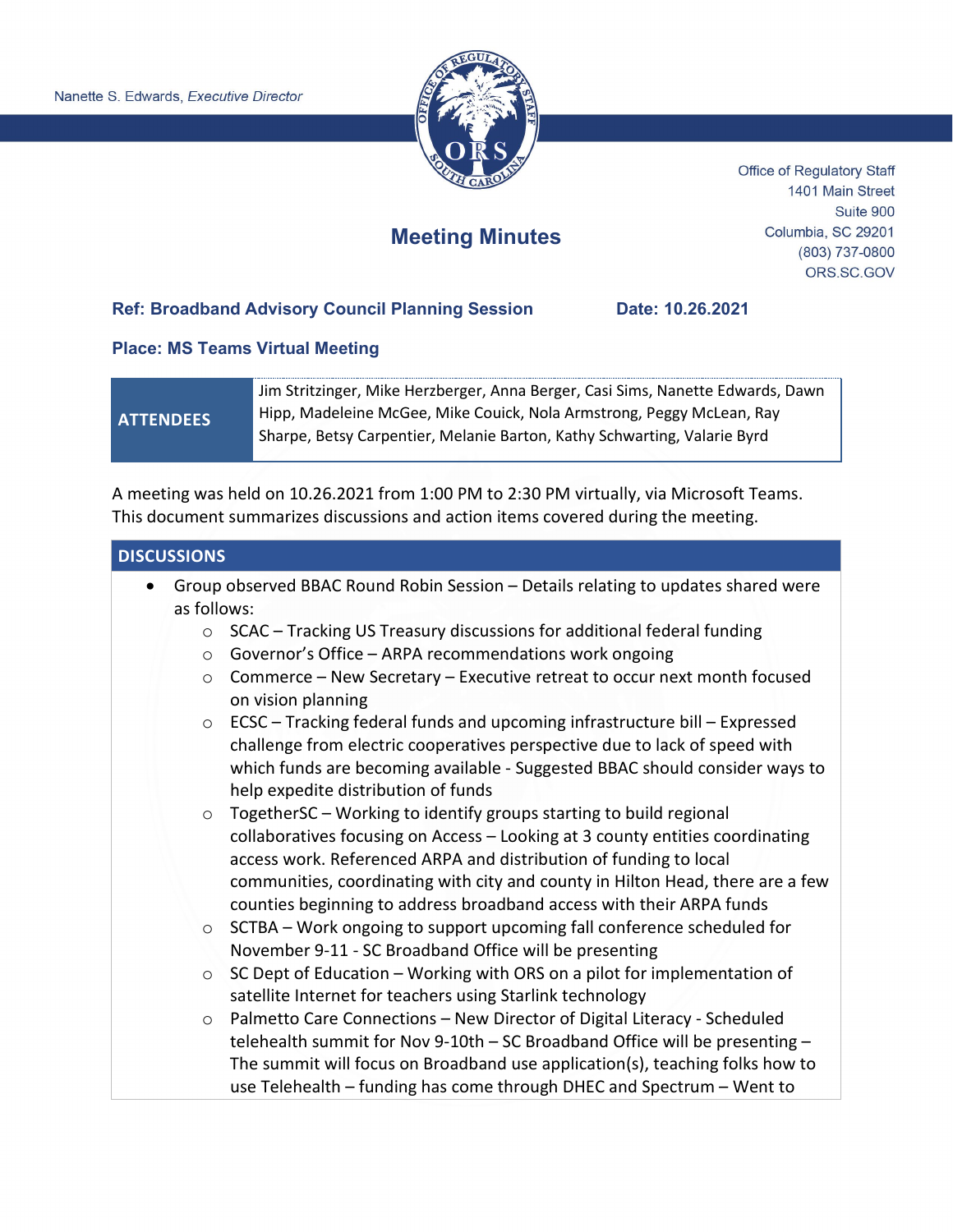

Office of Regulatory Staff 1401 Main Street Suite 900

legislature asking for funding to bring summit platform to all counties Columbia, SC 29201 Focusing on counties where health disparities are occurring – Also teaching (803) 737-0800 folks about cybersecurity

- ORS Updates
	- o Presented to house subcommittee Discussion circling on capital projects funds ~\$188 million for South Carolina if the State makes the request for these funds to the US Treasury – More information can be found here: [https://home.treasury.gov/policy-issues/coronavirus/assistance-for-state](https://home.treasury.gov/policy-issues/coronavirus/assistance-for-state-local-and-tribal-governments/capital-projects-fund)[local-and-tribal-governments/capital-projects-fund](https://home.treasury.gov/policy-issues/coronavirus/assistance-for-state-local-and-tribal-governments/capital-projects-fund) - Date general assembly must move on requesting these federal dollars is December 27th – ORS tentatively scheduled to go back to senate ARPA committee on November 9th
	- $\circ$  More on federal funds \$2.5 billion relates specifically to ARPA and distribution of those funds to all 50 states and US Territories, then a second bucket of funding, \$188 million (for SC) which requires some additional steps to obtain – If request for funds is approved by the Federal Government, 5% can be used for management. Must provide a plan on how to use the \$188 million. It's designed to directly address COVID focusing on work, education, and health monitoring – must do all three things to use the money in accordance with provisions set forth by US Treasury Dept.
	- o Work ongoing to prepare next round of eligibility maps. ORS will also publish a GIS-based web map service which will allow ISPs to view and interact with census blocks eligible for state funds in their own respective GIS systems.
	- $\circ$  Work underway to draft BB Plan BBAC to review draft during first Quarter of new Calendar Year – Draft to be reviewed and commented upon by BBAC prior to final publication and distribution to General Assembly
	- o Currently funded grants include CARES II and Rural Broadband Grant Funds through the Department of Commerce - Work is ongoing, site inspections and quarterly reporting from ISPs is underway
	- o New funds ARPA is awaiting final approval from the General Assembly, a provision is included for developing a Campaign to support adoption and use. Capital Projects Funds (refer to the above bullets). NTIA grant submitted by SC Broadband Office, focus is on rebuilding 6 main streets across the State, total request was made for ~\$11 million, awaiting final word from NTIA
- Group reviewed results from Survey Refer to PDF of slide deck attached to minutes
- Open Discussion
	- o Kathy Suggested a need for low-income Internet packages What are the ISP's doing to bolster adoption and use? Jim made reference to ORS broadband grants scoring additional points on submissions around whether a low-cost offering existed as part of their proposal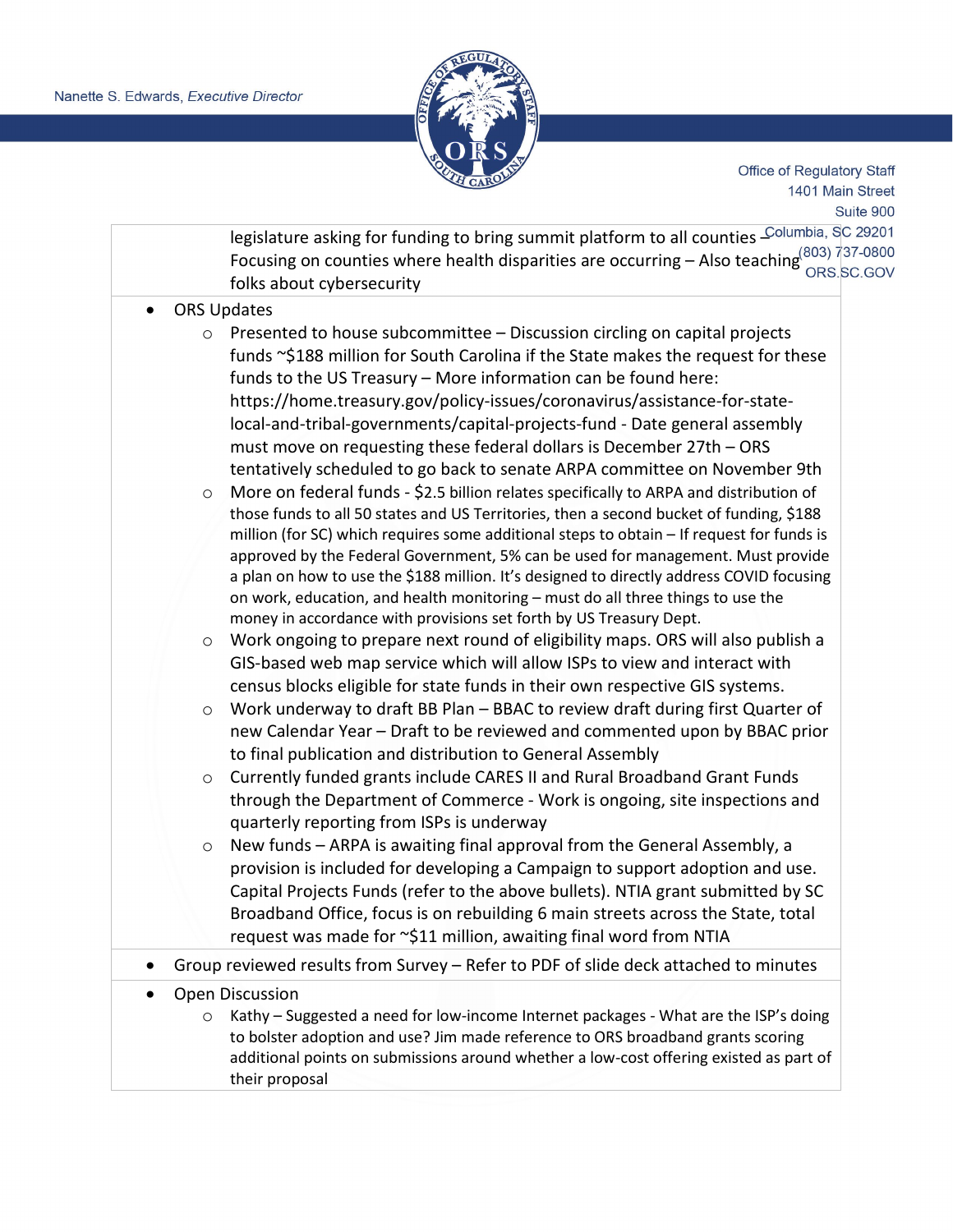

Office of Regulatory Staff 1401 Main Street Suite 900

- o Nanette suggested capital project funds may come with certain requirements, e.g. SC 29201<br>(803) 737-0800 (803) 737-0800 low-income requirement as a provision of obtaining the funding also.
- o More on federal funds \$2.5 billion relates specifically to ARPA and distributing of those funds to all 50 states and US Territories, then a second bucket of funding, \$188 million (for SC)
- o Mike C. indicated from an electric cooperative perspective, they only provide service and don't provide any programming like cable providers, there are differences between business models between cable, electric, and phone companies, despite all providing broadband service - BBAC should keep this in mind
- Additional members to consider for inclusion in the BBAC ORS anticipates many stakeholders that will support the BBAC but intends to keep the council itself to around 15 participants/entities (not including ORS staff in this count). Members will have overlapping terms looking over the next 5-year timeline, with members having 1, 2, or 3-year term limits. Currently included:
- 1. SCAC SC Association of Counties
- 2. Governor's Office
- 3. Dept of Commerce
- 4. ECSC Electric Cooperatives of SC
- 5. TogetherSC
- 6. SCTBA SC Telecommuncations and Broadband Association
- 7. SC Dept of Education
- 8. Palmetto Care Connections (Representing Telehealth)
- 9. SCACED SC Association for Community Economic Development
- 10. Dominion Energy (Representing Investor-owned Utilities)
- 11. SC State Library System
- 12. SCCTA SC Cable Television Association
- Additional entities ORS is considering based on feedback from the BBAC include, but aren't limited to the following:
- 13. SC Municipal Association, (which includes a main street focus)
- 14. SC Competitive Council
- 15. Representation from Higher Education
- 16. SC Telephone Coalition